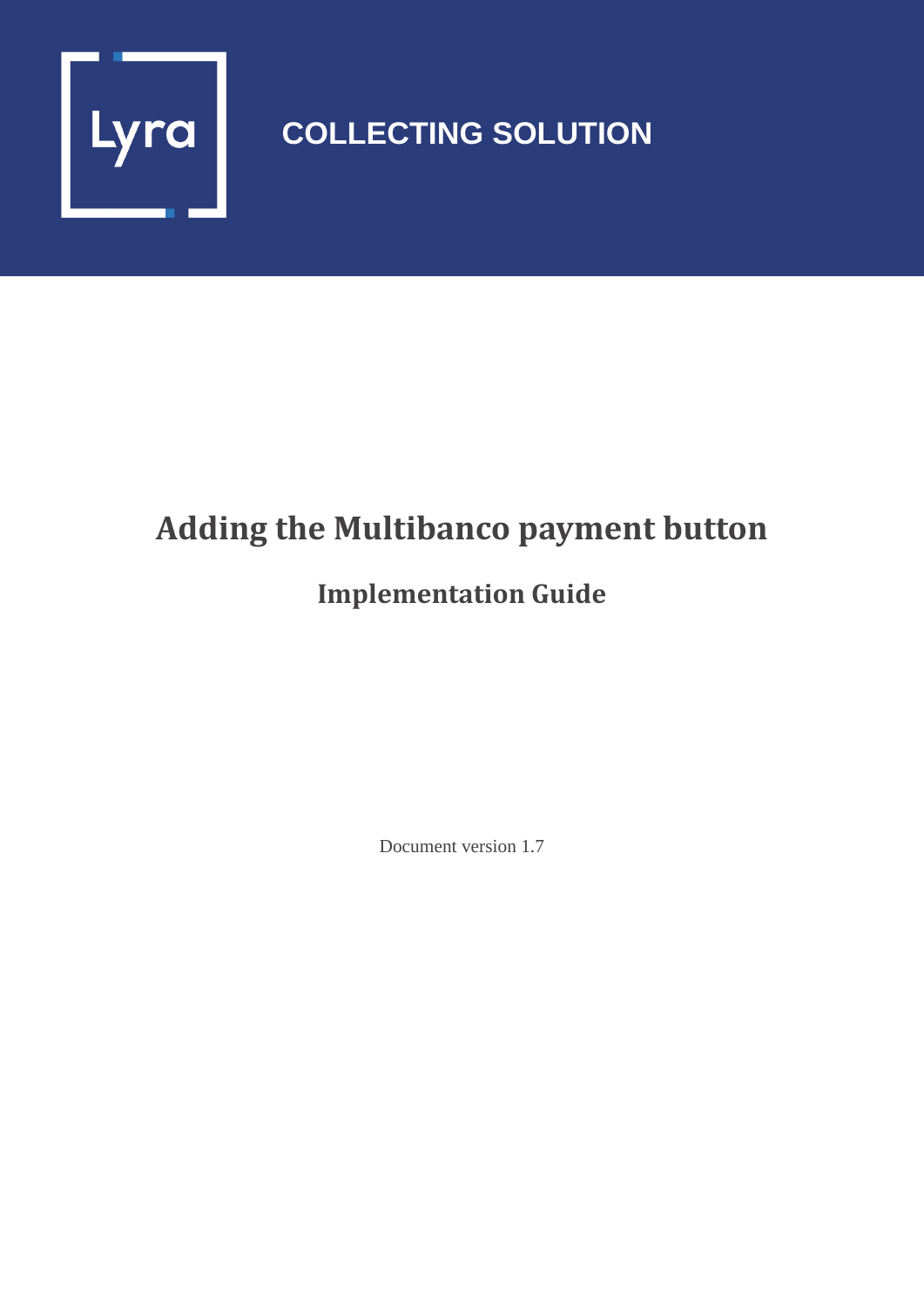## **Contents**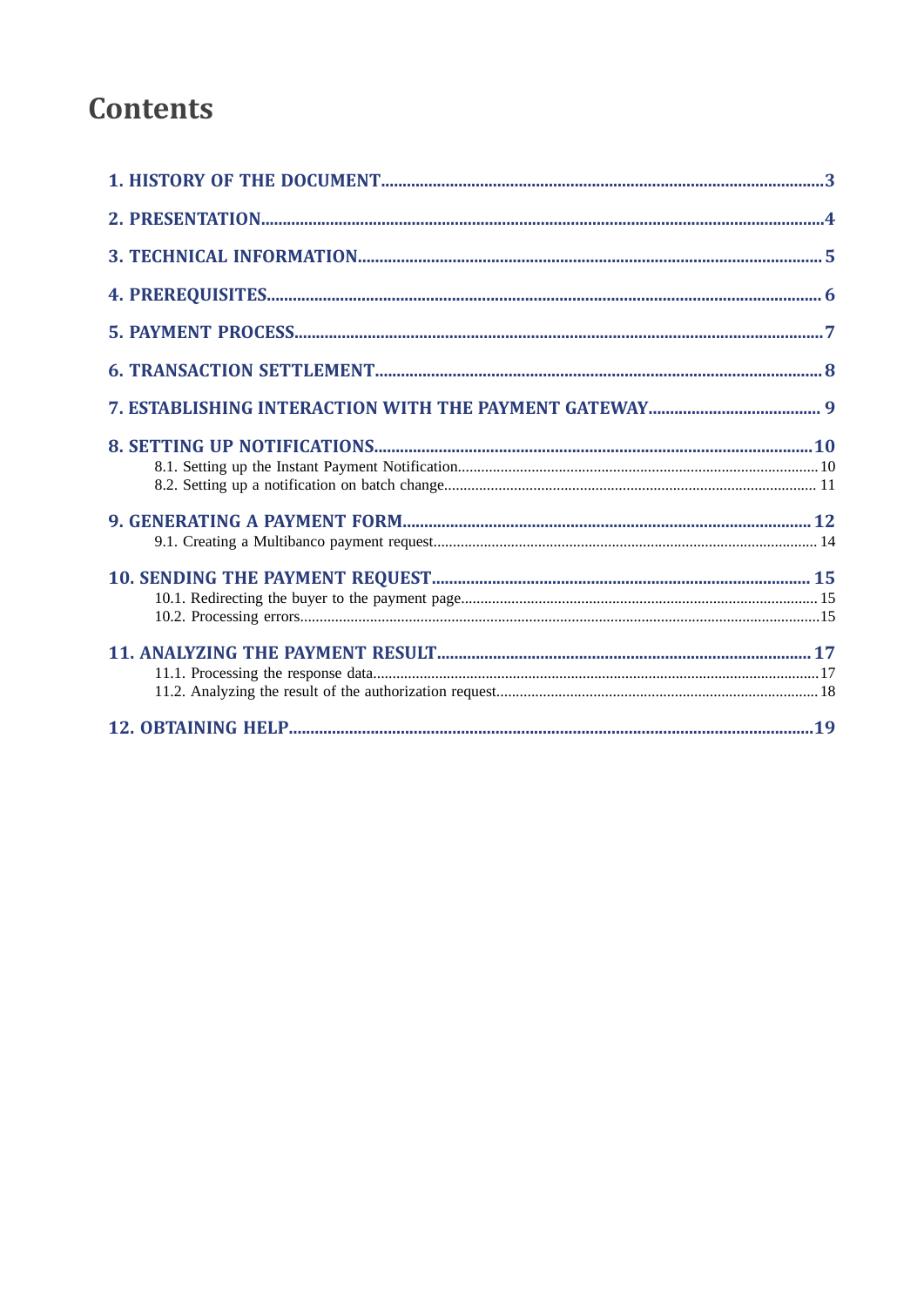# <span id="page-2-0"></span>**1. HISTORY OF THE DOCUMENT**

| <b>Version</b> | <b>Author</b> | <b>Date</b> | <b>Comment</b>                                                                                                                                     |
|----------------|---------------|-------------|----------------------------------------------------------------------------------------------------------------------------------------------------|
| 1.7            | Lyra Collect  | 6/7/2022    | Update<br>of<br>the<br>status<br>$\bullet$<br>descriptionWAITING AUTHORISATIONin the Processing the<br>response data chapter.                      |
| 1.6            | Lyra Collect  | 10/12/2021  | Deletion of the chapter Making a refund via the Expert Back<br><b>Office</b><br>Update of the chapter Technical information.                       |
| 1.5            | Lyra Collect  | 8/17/2021   | Addition of details concerning the payment validity period<br>in the Presentation chapter.<br>Update of the Payment process chapter.               |
| 1.4            | Lyra Collect  | 4/15/2021   | Adding<br>fieldsvads_acquirer_service_supplier_idandvads_acquirer_payment_reference<br>the Processing the response data chapter.                   |
| 1.3            | Lyra Collect  | 11/2/2020   | Update of error codes in the Processing errors chapter.<br>۰<br>Update of the Technical information chapter.<br>۰<br>Update of the refund process. |
| 1.2            | Lyra Collect  | 1/24/2020   | Update of the CAPTURED status description.<br>$\bullet$<br>Update of additional information.<br>۰<br>Integration by iframe not supported.<br>۰     |
| 1.1            | Lyra Collect  | 9/30/2019   | Update of available operations.                                                                                                                    |
| 1.0            | Lyra Collect  | 9/18/2019   | Initial version                                                                                                                                    |

This document and its contents are confidential. It is not legally binding. Any reproduction and / or distribution of all or part of this document or its content to a third party is strictly prohibited or subject to prior written authorization from Lyra Collect. All rights reserved.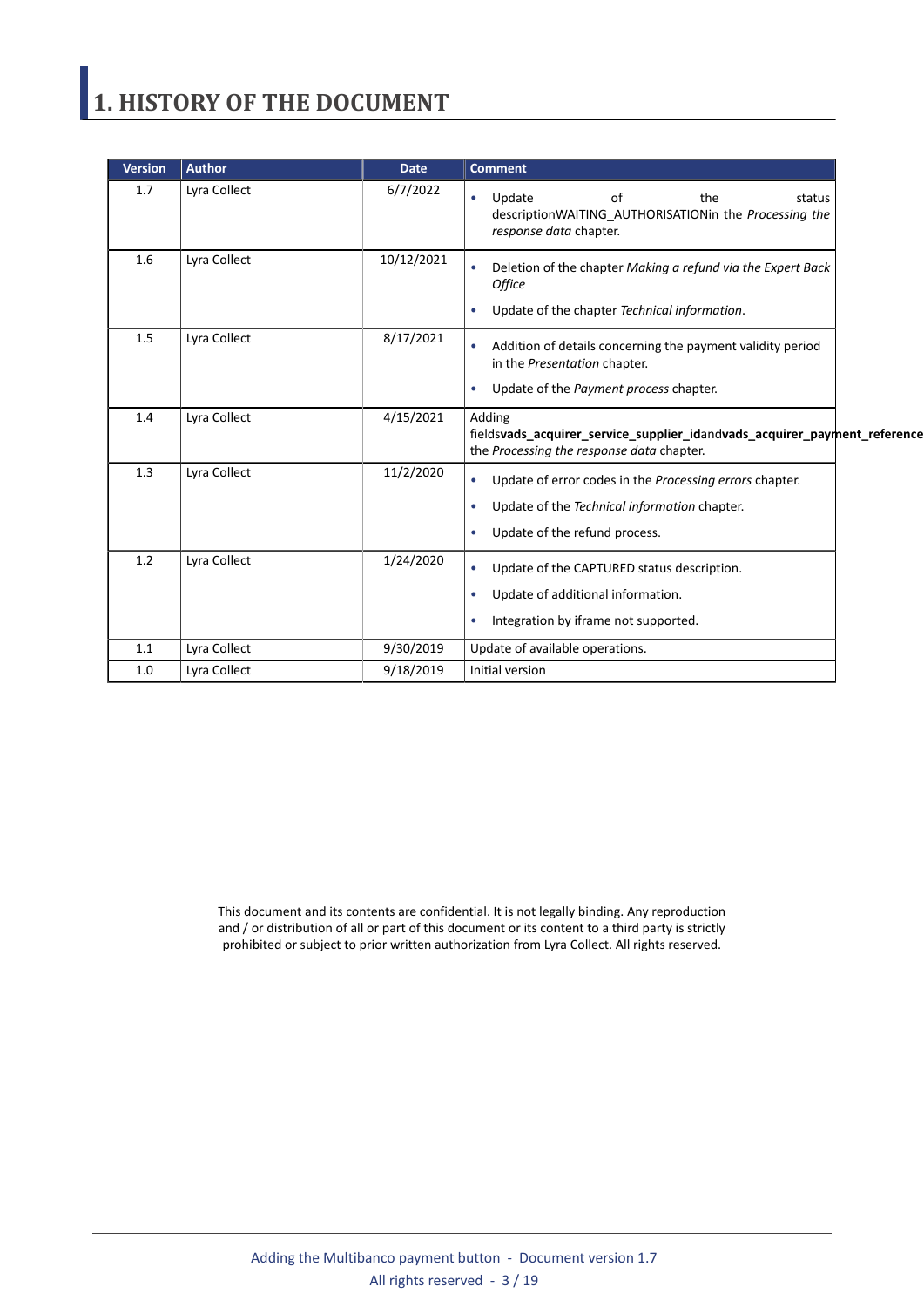# <span id="page-3-0"></span>**2. PRESENTATION**

|  |                                  | Multibanco is the most widespread payment method in Portugal.                                                                                                                                                                                  |
|--|----------------------------------|------------------------------------------------------------------------------------------------------------------------------------------------------------------------------------------------------------------------------------------------|
|  |                                  | Based on on a system of vouchers to be edited from the merchant's website, the buyer<br>can validate his/her purchase on a Multibanco Automated-Teller Machine or from his/<br>her online bank by entering the details printed on the voucher. |
|  |                                  | The buyer can validate this/her purchase within 30 days. Beyond this deadline, the<br>payment is considered as declined.                                                                                                                       |
|  | <b>Supported currencies</b>      | EUR                                                                                                                                                                                                                                            |
|  | <b>Supported countries</b>       | Portugal                                                                                                                                                                                                                                       |
|  |                                  | Debit is immediate (no capture delay).                                                                                                                                                                                                         |
|  | <b>Additional</b><br>information | Transaction validation is automatic (no manual validation).                                                                                                                                                                                    |
|  |                                  | No capture file is sent to the acquirer.                                                                                                                                                                                                       |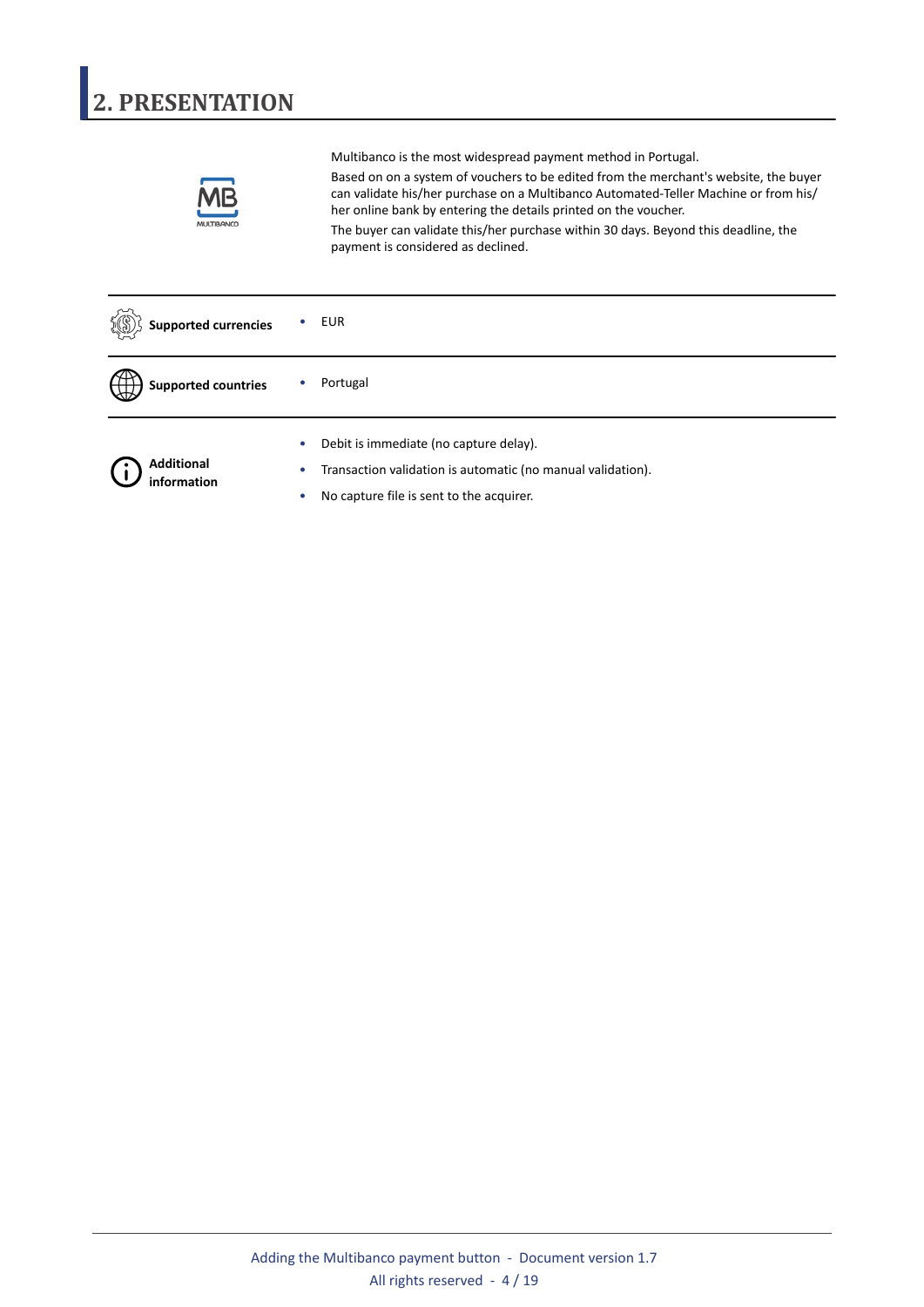## <span id="page-4-0"></span>**3. TECHNICAL INFORMATION**

| Values of the<br><b>Supported currencies</b><br>vads card brand field |     | <b>Supported countries</b> | <b>Authorization</b><br>validity period | <b>Payment process</b> |
|-----------------------------------------------------------------------|-----|----------------------------|-----------------------------------------|------------------------|
| ' MULTIBANCO                                                          | EUR | DТ                         |                                         | Immediate capture      |

| Sales channel               |  |
|-----------------------------|--|
| e-commerce                  |  |
| m-commerce                  |  |
| MOTO payment                |  |
| Interactive Voice Server    |  |
| Payment order by e-mail/SMS |  |
| Payment order by WhatsApp   |  |

| <b>Operations with transactions</b> |  |
|-------------------------------------|--|
| Cancellation                        |  |
| Refund                              |  |
| Modification                        |  |
| Validation                          |  |
| Duplication                         |  |
| <b>Manual reconciliation</b>        |  |

| <b>Type of integration</b> |   |
|----------------------------|---|
| Redirection                |   |
| Iframe                     | × |
| JavaScript Client          | × |
| Data collection form       |   |
| MarketPlace                | × |
| <b>API Web Services</b>    | × |
| Mobile SDK                 | ж |
| <b>Back Office</b>         | × |
| WhatsApp                   |   |

| <b>Payment type</b>              |  |
|----------------------------------|--|
| Immediate payment                |  |
| Deferred payment                 |  |
| Payment in installments          |  |
| Payment by subscription          |  |
| Payment by file (token or batch) |  |
| One-click payment                |  |
| Payment by wallet                |  |

| <b>Miscellaneous</b>     |  |
|--------------------------|--|
| Reporting                |  |
| l Transaction settlement |  |
| Chargeback settlement    |  |
| Extra payment attempts   |  |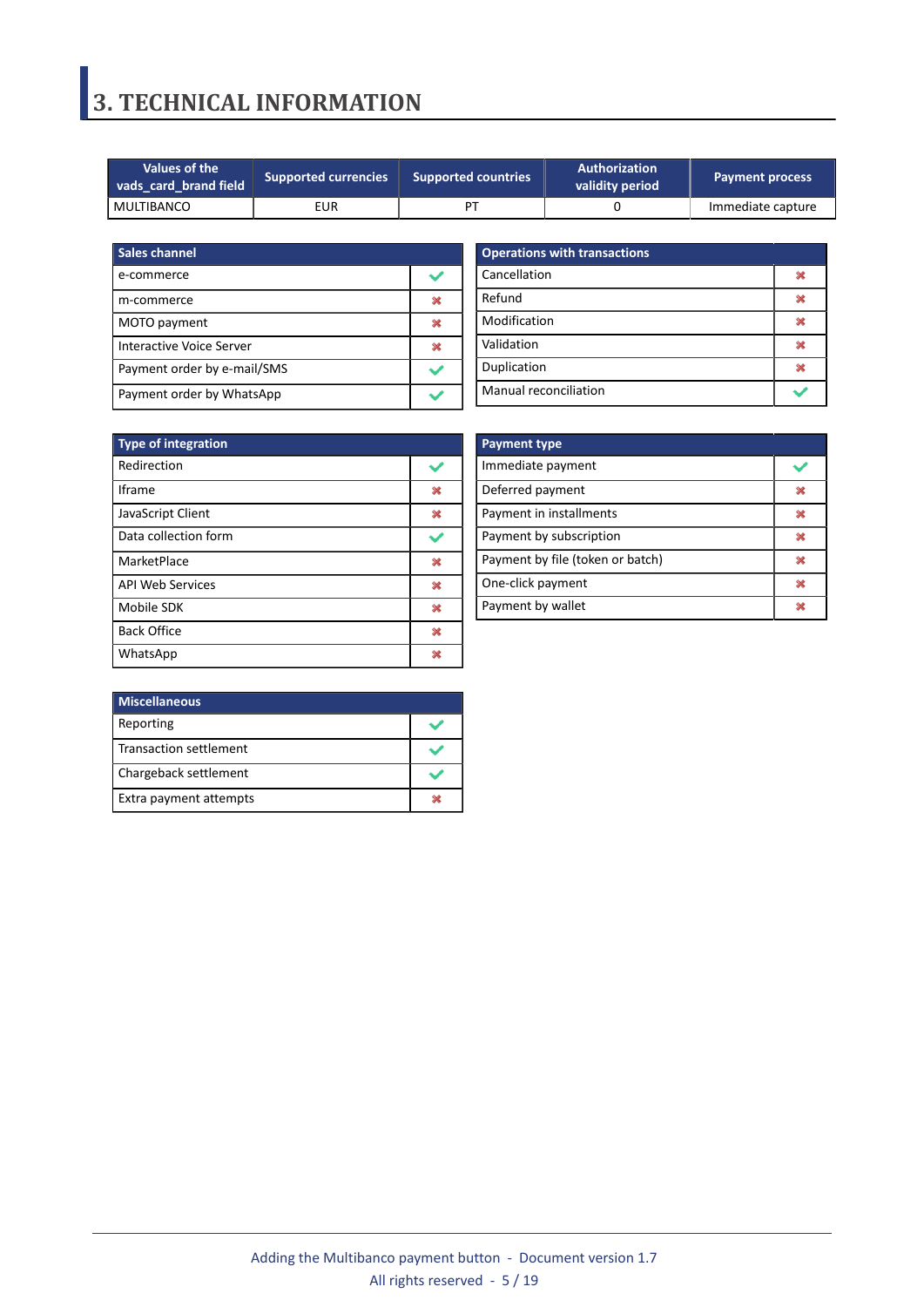# <span id="page-5-0"></span>**4. PREREQUISITES**

In order to enable the Multibanco payment method:

- **1.** Contact the sales administration .
- **2.** Fill out and send the **KYC** and **Merchant Registration Form**.
- **3.** Once all the documents have been validated, the Multibanco payment method will be enabled for your shop.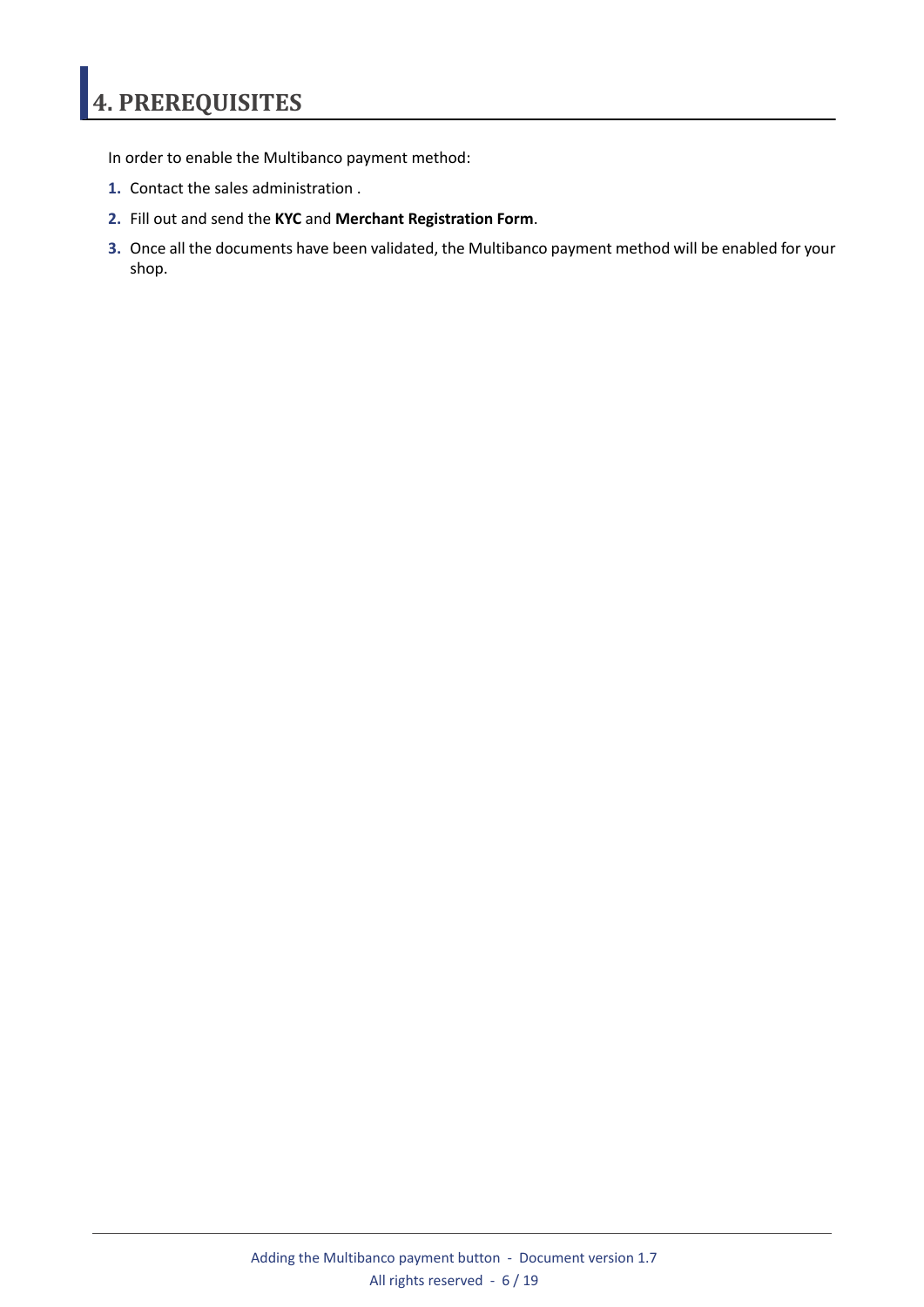## <span id="page-6-0"></span>**5. PAYMENT PROCESS**



Here is he payment flow of a payment via Multibanco:

#### **Note:**

If the mandatory fields have not been provided (see chapter **Creating a Multibanco payment request**), another page is provided to the buyer to allow him or her to fill in their personal details.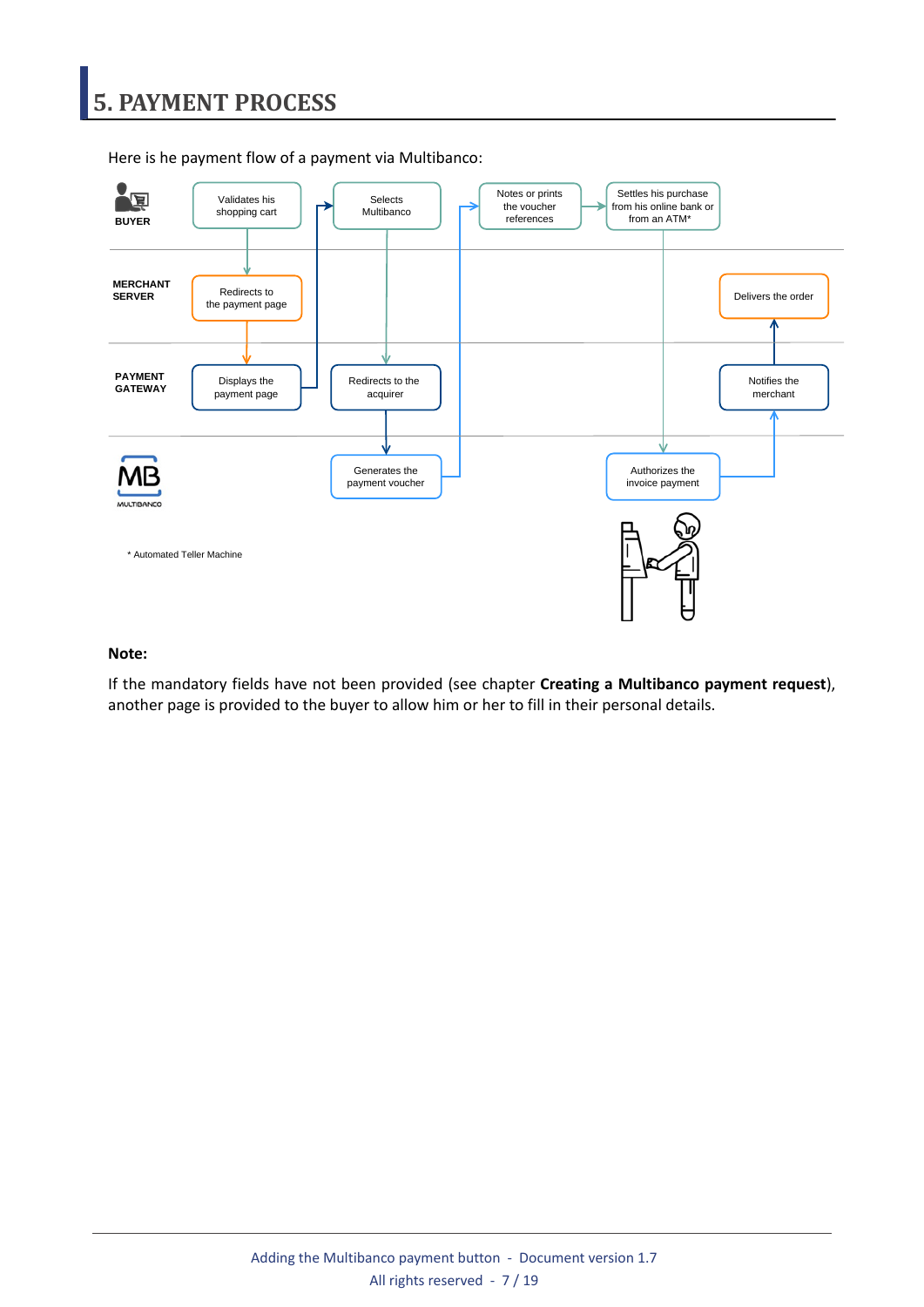# <span id="page-7-0"></span>**6. TRANSACTION SETTLEMENT**

Multibanco transactions are supported by the following services:

- Visual transaction reconciliation,
- Visual chargeback reconciliation,
- Bank reconciliation report,
- Chargeback reconciliation report.

If you wish to enable or obtain more information on these services, contact the sales administration .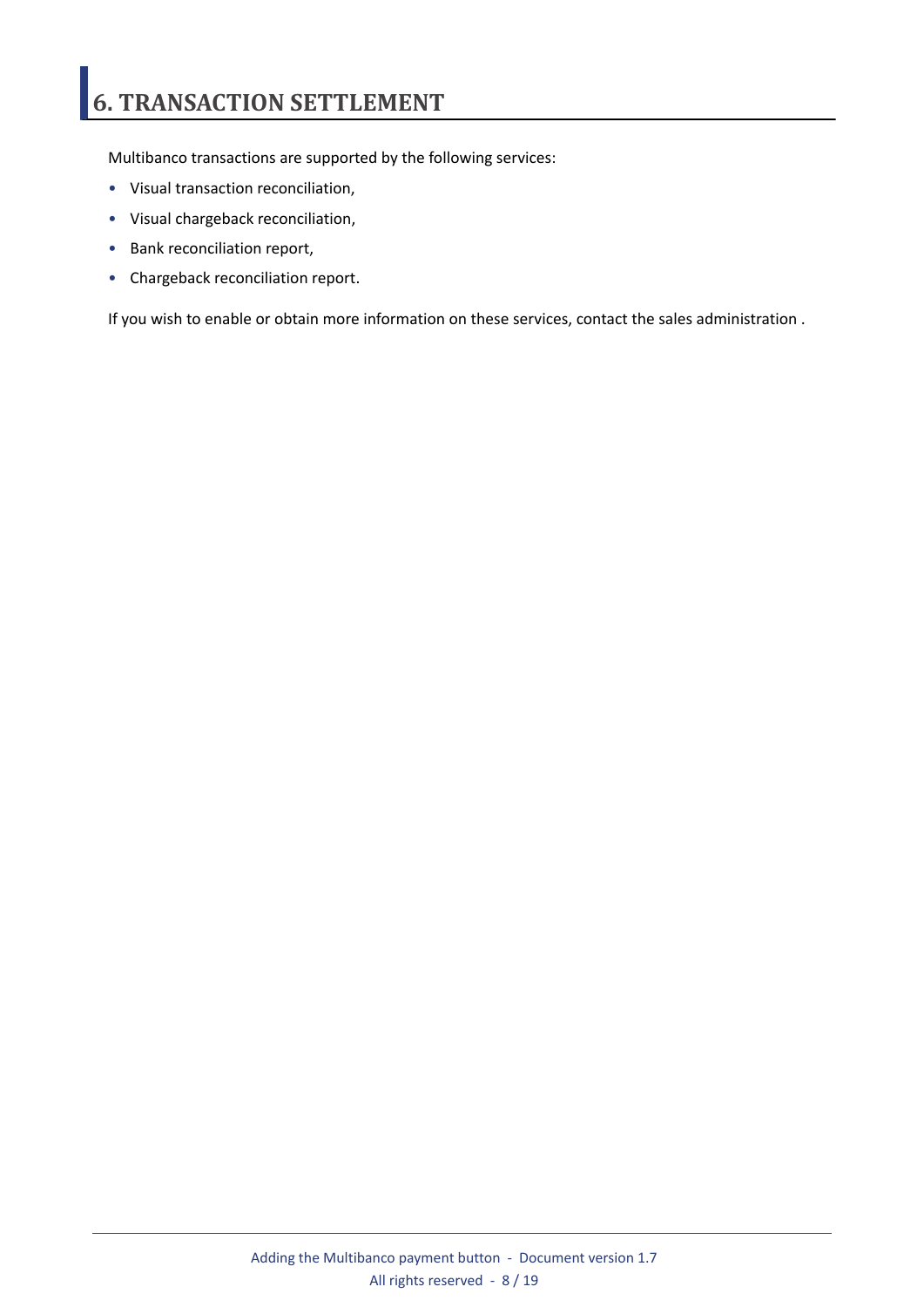## <span id="page-8-0"></span>**7. ESTABLISHING INTERACTION WITH THE PAYMENT GATEWAY**

The interaction with the payment gateway is described in the *Hosted Payment Page Implementation Guide*, available in our online documentation archive.

The merchant website and the payment gateway interact by exchanging data.

To create a payment, this data is sent in an HTML form via the buyer's browser.

At the end of the payment, the result is transmitted to the merchant website in two ways:

- Automatically by means of notifications called Instant Notification URLs (also known as IPN or Instant Payment Notification).
- Via the browser when the buyer clicks the button to return to the merchant website.

To guarantee the security of the exchange, the data is signed with a key known only to the merchant and the payment gateway.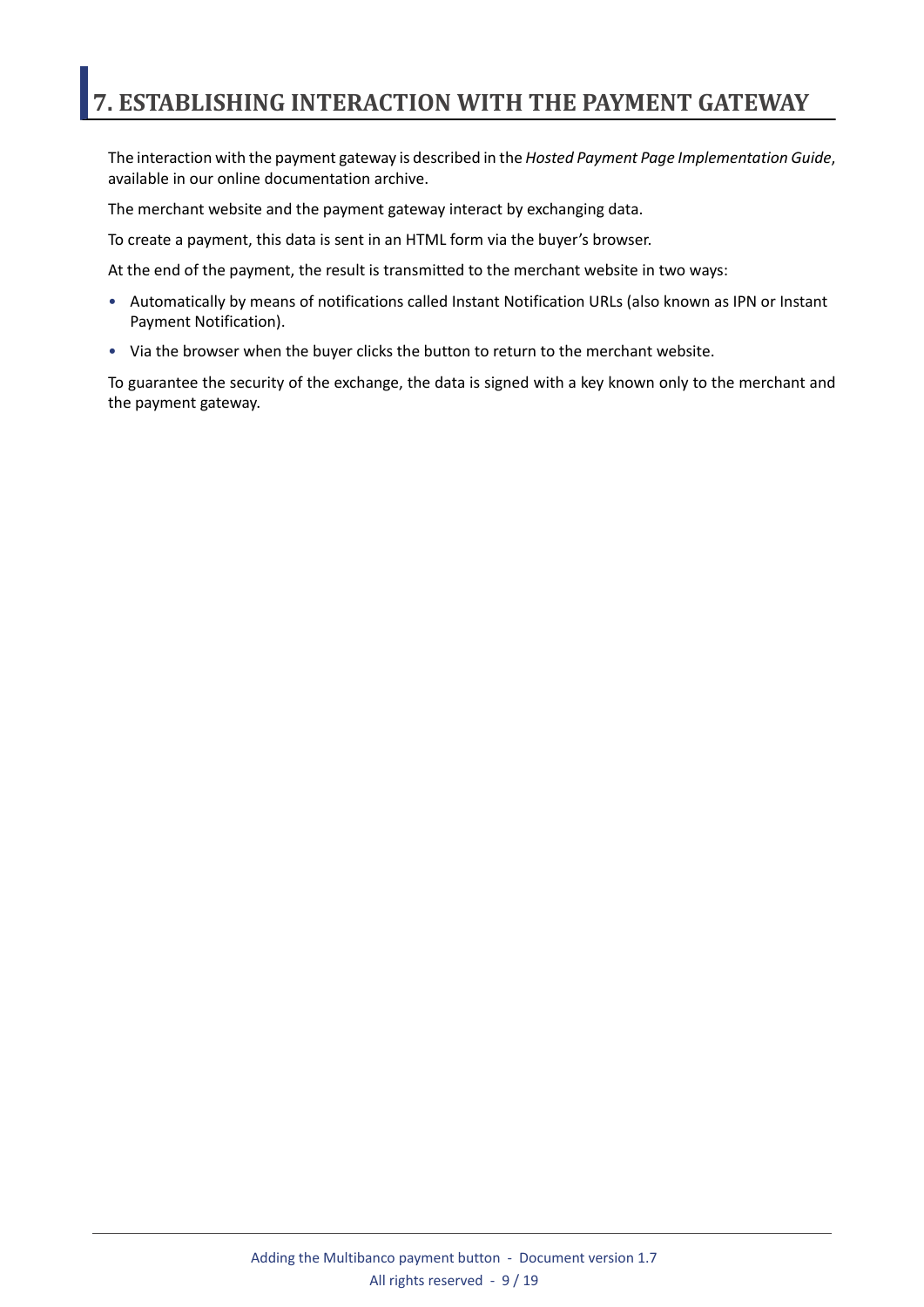## <span id="page-9-0"></span>**8. SETTING UP NOTIFICATIONS**

The Expert Back Office provides several types of notifications.

- Instant Payment Notification URL call
- E-mail sent to the merchant
- E-mail sent to the buyer
- SMS sent to the merchant
- SMS sent to the buyer

They allow to manage the events(payment accepted, payment abandoned by the buyer, payment canceled by the merchant, payment validated by the merchant, etc.) that will trigger a notification sent to the merchant website, the merchant or the buyer.



**The notifications of Instant Payment Notification URL call type are very important as they represent the only reliable way for the merchant website to obtain the payment result.**

If the payment gateway is unable to access the URL of your page, an e-mail will be sent to the shop administrator.

It contains:

- The HTTP code of the encountered error
- Parts of error analysis
- Its consequences
- Instructions via the Expert Back Office to resend the request to the previously defined URL.

To access notification rule management:

- **1.** Sign in to your Merchant Back Office available at this address: *<https://secure.lyra.com/portal/>*
- **2.** Click **Other actions** to access Expert Back Office.
- **3.** Go to the following menu **Settings** > **Notification rules**.

| Instant Payment Notification | E-mail sent to the merchant<br>E-mail sent to the buyer                      |  |  |
|------------------------------|------------------------------------------------------------------------------|--|--|
| Enabled                      | Reference                                                                    |  |  |
|                              | Instant Payment Notification URL on batch authorization                      |  |  |
|                              | Instant Payment Notification URL at the end of the payment                   |  |  |
|                              | Instant Payment Notification URL on batch change                             |  |  |
|                              | <b>Instant Payment Notification URL on cancellation</b>                      |  |  |
|                              | Instant Payment Notification URL on an operation coming from the Back Office |  |  |

### <span id="page-9-1"></span>**8.1. Setting up the Instant Payment Notification**

This rule allows to notify the merchant website in the following cases:

- Payment accepted
- Payment declined
- Payment waiting for authorization (file analysis is in progress)

#### **This notification is required to communicate the result of the payment request.**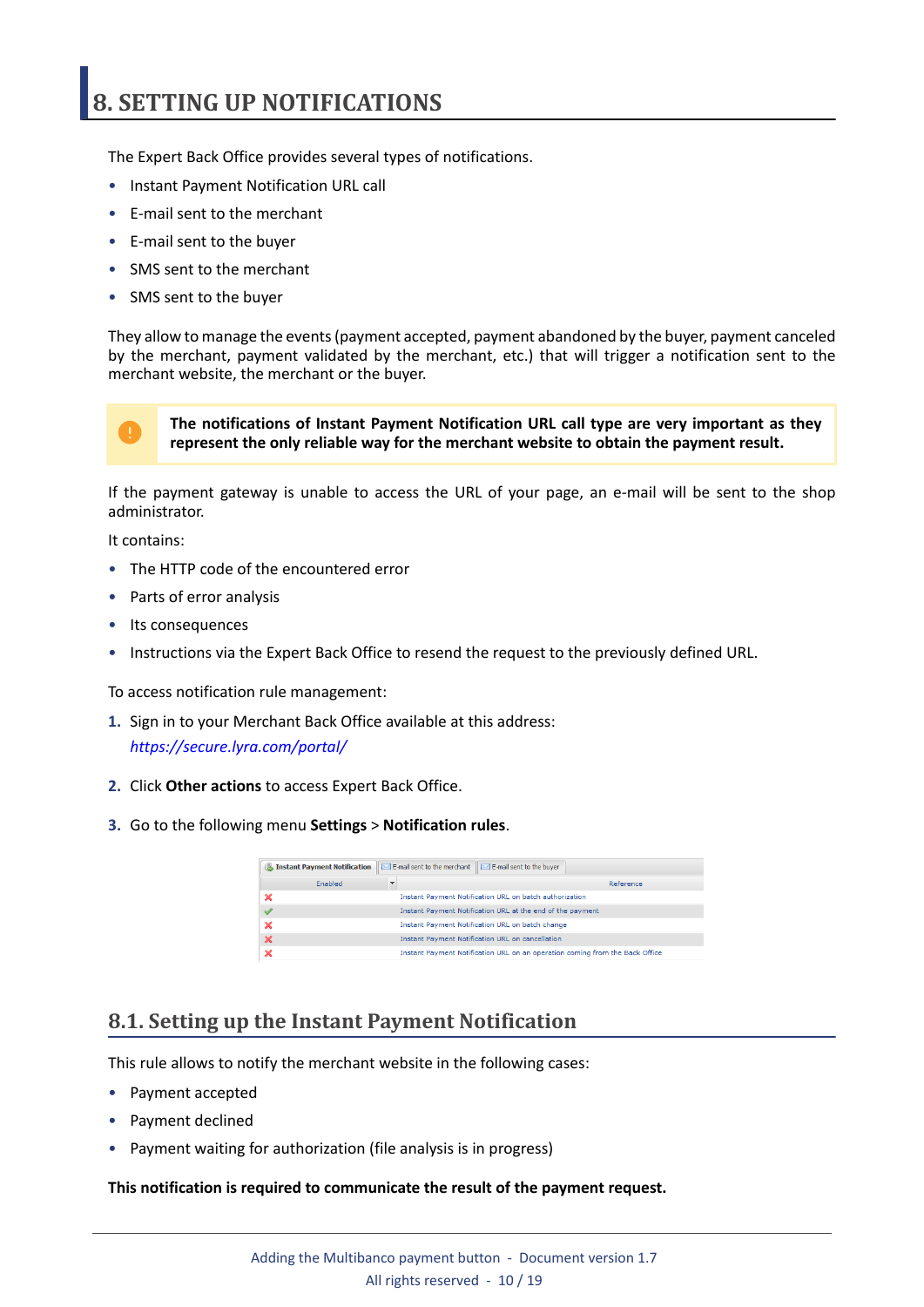It will inform the merchant website of the payment result even if your client has not clicked the "Return **to the shop" button.**

- **1.** Right-click **Instant Payment Notification URL at the end of the payment**.
- **2.** Select **Manage the rule**.
- **3.** Enter the **E-mail address(es) to notify in case of failure** field in the **General settings** section. To specify several e-mail addresses, separate them with a semi-colon.
- **4.** Check the box **Automatic retry in case of failure** if you wish to authorize the gateway to automatically resend the notification in case of a failure (can be done up to 4 times).
- **5.** In the **Instant Payment Notification URL of the API form V1, V2** section, specify the URL of your page in the fields **URL to notify in TEST mode** and **URL to notify in PRODUCTION mode** if you wish to receive notifications in the API form format.
- **6.** Save the changes.

### <span id="page-10-0"></span>**8.2. Setting up a notification on batch change**

In some cases, the final payment result may not be available when the buyer returns to the merchant website.

The payment is then created with the **Waiting for authorization** status.

An automatic process allows to retrieve the final status and update the transaction.

In order to be notified of the final status, you must enable the notification rule for batch modification:

- **1.** Right-click **Instant Payment Notification URL on batch change**.
- **2.** Select **Manage the rule**.
- **3.** Enter the **E-mail address(es) to notify in case of failure** field in the **General settings** section. To specify several e-mail addresses, separate them with a semi-colon.
- **4.** Check the box **Automatic retry in case of failure** if you wish to authorize the gateway to automatically resend the notification in case of a failure (can be done up to 4 times).
- **5.** In the **Instant Payment Notification URL of the API form V1, V2** section, specify the URL of your page in the fields **URL to notify in TEST mode** and **URL to notify in PRODUCTION mode** if you wish to receive notifications in the API form format.
- **6.** In the **REST API Instant Payment Notification URL** section, specify the URL of your page in the fields Target URL of the IPN to notify in TEST mode and Target URL of the IPN to notify in PRODUCTION **mode** if you are using the JavaScript client.
- **7.** Save the changes.
- **8.** Enable the rule by right-clicking **Instant Payment Notification URL on batch change** and select **Enable the rule**.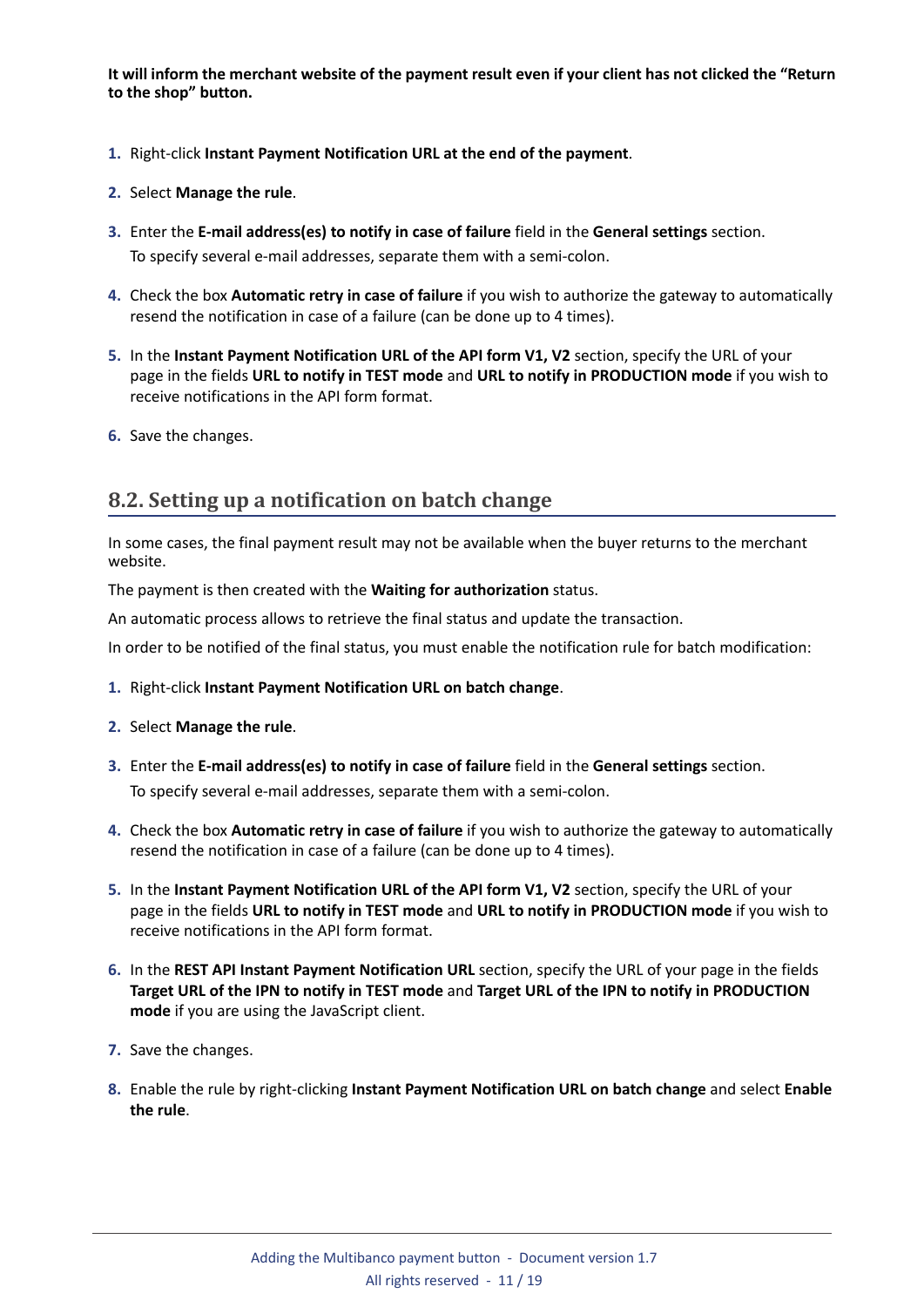<span id="page-11-0"></span>To generate a payment request, you must create an HTML form as follows:

```
<form method="POST" action="https://secure.lyra.com/vads-payment/">
 <input type="hidden" name="parameter1" value="value1" />
 <input type="hidden" name="parameter2" value="value2" />
 <input type="hidden" name="parameter3" value="value3" />
 <input type="hidden" name="signature" value="signature"/>
 <input type="submit" name="pay" value="Pay"/>
\langle/form\rangle
```
It contains:

- The following technical elements:
	- The  $\leq$  form> and  $\leq$ /form> tags that allow to create an HTML form.
	- The **method="POST"** attribute that defines the method used for sending data.
	- The action="*<https://secure.lyra.com/vads-payment/>*" attribute that defines where to send the form data.
- Form data:
	- The shop ID.
	- Information about the payment depending on the use case.
	- Additional information depending on your needs.
	- The signature that ensures the integrity of the form.

This data is added to the form by using the  $\frac{$  <input> tag:

<input type="hidden" name="parameter1" value="value1" />

For setting the name and value attributes, see the **Data dictionary** chapter also available in the online document archive.

All the data in the form must be encoded in **UTF-8.**

This will allow for the special characters (accents, punctuation marks, etc.) to be correctly interpreted by the payment gateway. Otherwise, the signature will be computed incorrectly and the form will be rejected.

• The **Pay** button for submitting the data: <input type="submit" name="pay" value="Pay"/>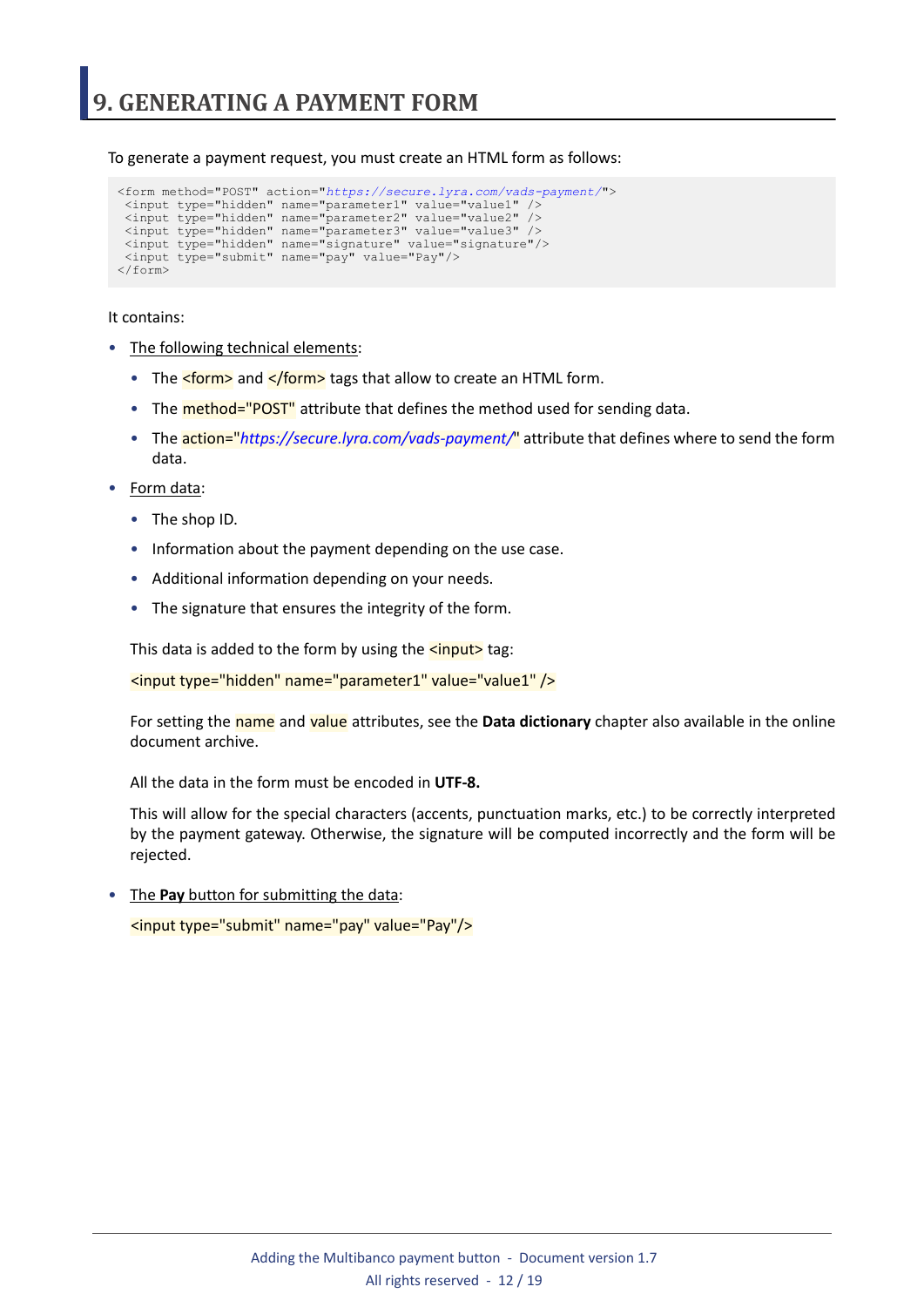Different use cases are presented in the chapters below. They will allow you to adapt your payment form to your needs.

| <b>Notation</b> | <b>Description</b>                                                                                                                                                                                                                                                                       |
|-----------------|------------------------------------------------------------------------------------------------------------------------------------------------------------------------------------------------------------------------------------------------------------------------------------------|
| a               | Alphabetic characters (from 'A' to 'Z' and from 'a' to 'z')                                                                                                                                                                                                                              |
| n               | Numeric characters                                                                                                                                                                                                                                                                       |
| S               | Special characters                                                                                                                                                                                                                                                                       |
| an              | Alphanumeric characters                                                                                                                                                                                                                                                                  |
| ans             | Alphanumeric and special characters (except '<' and '>')                                                                                                                                                                                                                                 |
| 3               | Fixed length of 3 characters                                                                                                                                                                                                                                                             |
| .12             | Variable length up to 12 characters                                                                                                                                                                                                                                                      |
| json            | JavaScript Object Notation.<br>Object containing key/value pairs separated by commas.<br>It starts with a left brace " $\{$ " and ends with a right brace " $\}$ ".<br>Each key / value pair contains the name of the key between double-quotes followed by "i", followed by a<br>value. |
|                 | The name of the key must be alphanumeric.<br>The value can be:                                                                                                                                                                                                                           |
|                 | a chain of characters (in this case it must be framed by double-quotes)<br>٠                                                                                                                                                                                                             |
|                 | a number<br>$\bullet$                                                                                                                                                                                                                                                                    |
|                 | an object<br>٠                                                                                                                                                                                                                                                                           |
|                 | a table<br>۰                                                                                                                                                                                                                                                                             |
|                 | a boolean                                                                                                                                                                                                                                                                                |
|                 | empty<br>٠                                                                                                                                                                                                                                                                               |
|                 | Example: {"name1":45,"name2":"value2", "name3":false}                                                                                                                                                                                                                                    |
| bool            | Boolean. Can be populated with the true or false value.                                                                                                                                                                                                                                  |
| enum            | Defines a field with a complete list of values.<br>The list of possible values is given in the field definition.                                                                                                                                                                         |
| Enum list       | List of values separated by a " $\cdot$ ".<br>The list of possible values is given in the field definition.<br>Example: vads_available_languages=fr;en                                                                                                                                   |
| map             | List of key / value pairs separated by a $"\div"$ .                                                                                                                                                                                                                                      |
|                 | Each key / value pair contains the name of the key followed by " $=$ ", followed by a value.<br>The value can be:                                                                                                                                                                        |
|                 | a chain of characters                                                                                                                                                                                                                                                                    |
|                 | a boolean                                                                                                                                                                                                                                                                                |
|                 | a json object<br>۰                                                                                                                                                                                                                                                                       |
|                 | an xml object<br>۰                                                                                                                                                                                                                                                                       |
|                 | The list of possible values for each key/value pair is provided in the field definition.<br>Example: vads_theme_config=SIMPLIFIED_DISPLAY=true;RESPONSIVE_MODEL=Model_1                                                                                                                  |

The following table lists the different formats that you can encounter when building your form.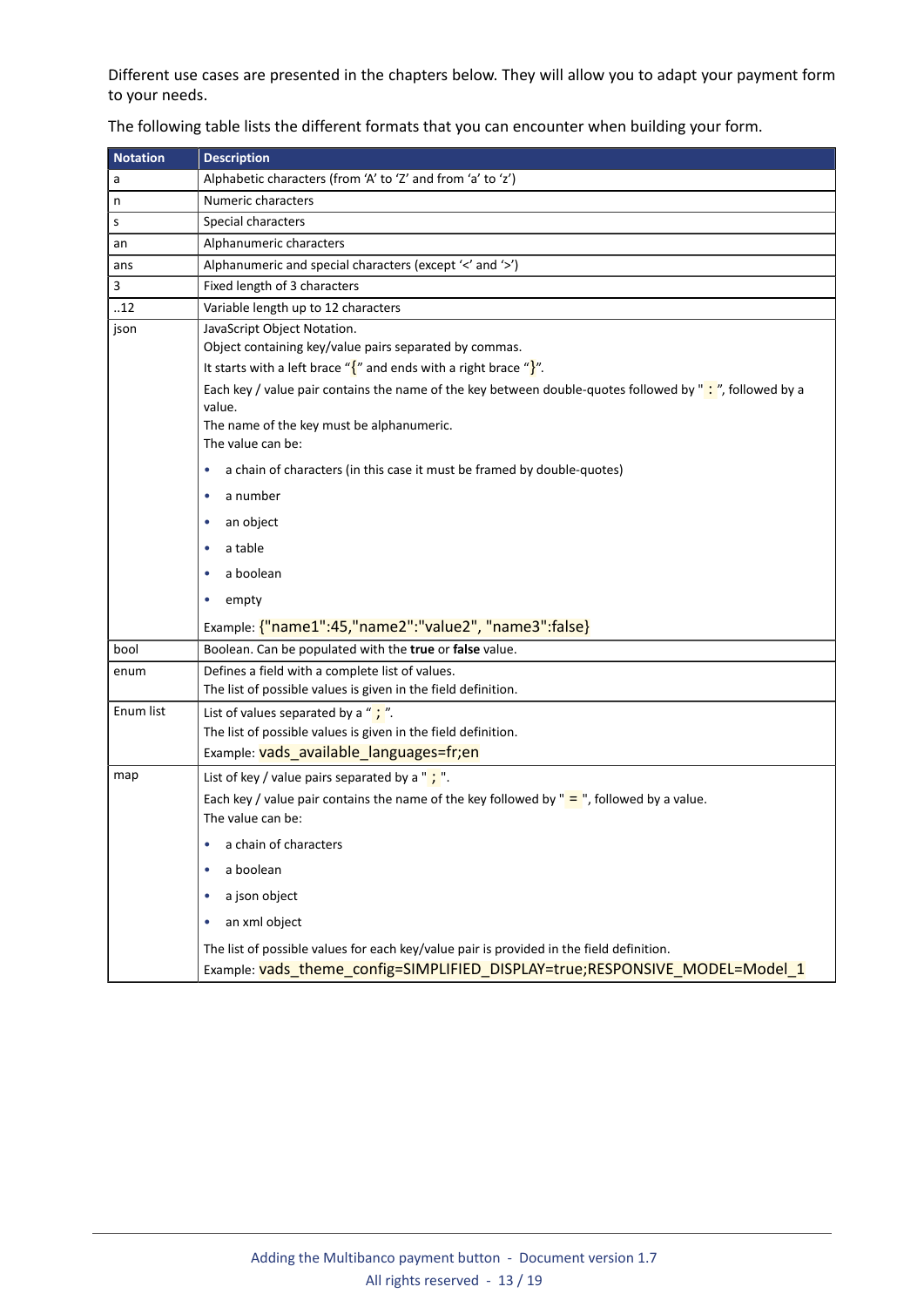### <span id="page-13-0"></span>**9.1. Creating a Multibanco payment request**

| 1. Use all the fields presented in the table below to create your payment form. |  |  |  |
|---------------------------------------------------------------------------------|--|--|--|
|                                                                                 |  |  |  |

| <b>Field name</b>    | <b>Description</b>                                                                                                                                                                                                                                | Format         | Value                                                                                                                                                               |
|----------------------|---------------------------------------------------------------------------------------------------------------------------------------------------------------------------------------------------------------------------------------------------|----------------|---------------------------------------------------------------------------------------------------------------------------------------------------------------------|
| vads payment cards   | Allows to force the card type to be used.<br>Leave empty to let the Buyer choose<br>between the eligible payment methods<br>(depending on the currency, the minimum<br>or maximum amount, the technical<br>constraints) associated with the shop. | enum           | MULTIBANCOto directly call the<br>$\bullet$<br>Multibanco payment button.<br>VISA; MULTIBANCO to provide<br>$\bullet$<br>the choice between VISA and<br>Multibanco. |
| vads_page_action     | Action to perform                                                                                                                                                                                                                                 | enum           | <b>PAYMENT</b>                                                                                                                                                      |
| vads_amount          | Payment amount in the smallest currency<br>unit (cents for euro)                                                                                                                                                                                  | n12            | E.g.: 4525 for EUR 45.25                                                                                                                                            |
| vads_ctx_mode        | Mode of interaction with the payment<br>gateway                                                                                                                                                                                                   | enum           | <b>TEST or PRODUCTION</b>                                                                                                                                           |
| vads currency        | Numeric currency code to be used for the<br>payment, in compliance with the ISO 4217<br>standard (numeric code).                                                                                                                                  | n <sub>3</sub> | Possible value:<br>978 (EUR)                                                                                                                                        |
| vads_action_mode     | Acquisition mode for payment method data                                                                                                                                                                                                          | enum           | <b>INTERACTIVE</b>                                                                                                                                                  |
| vads_cust_email      | Buyer's e-mail address                                                                                                                                                                                                                            | ans150         | E.g.: ABC@example.com                                                                                                                                               |
| vads_cust_country    | Country code in compliance with the ISO<br>3166 alpha-2 standard                                                                                                                                                                                  | a2             | Possible value:PT                                                                                                                                                   |
| vads_cust_first_name | First name                                                                                                                                                                                                                                        | ans63          | E.g.: Laurent                                                                                                                                                       |
| vads_cust_last_name  | Last name                                                                                                                                                                                                                                         | ans.63         | E.g.: Durant                                                                                                                                                        |
| vads_payment_config  | Payment type                                                                                                                                                                                                                                      | enum           | <b>SINGLE</b>                                                                                                                                                       |
| vads_site_id         | Shop ID                                                                                                                                                                                                                                           | n <sub>8</sub> | E.g.: 12345678                                                                                                                                                      |
| vads_trans_date      | Date and time of the payment form in UTC<br>format                                                                                                                                                                                                | n14            | Respect the YYYYMMDDHHMMSS<br>format<br>E.g.: 20200101130025                                                                                                        |
| vads_trans_id        | Transaction number.<br>Must be unique within the same day (from<br>00:00:00 UTC to 23:59:59 UTC).<br>Warning: this field is not case sensitive.                                                                                                   | an6            | E.g.: xrT15p                                                                                                                                                        |
| vads version         | Version of the exchange protocol with the<br>payment gateway                                                                                                                                                                                      | enum           | V <sub>2</sub>                                                                                                                                                      |

- **2.** Add optional fields according to your requirements (see **Using additional features** chapter of the *[Implementation](https://docs.lyra.com/en/collect/form-payment/standard-payment/sitemap.html) Guide Hosted Payment Page*).
- **3.** Compute the value of the **signature** field using all the fields of your form that start with **vads\_** (see chapter **Computing the signature** of the *[Implementation](https://docs.lyra.com/en/collect/form-payment/standard-payment/sitemap.html) Guide Hosted Payment Page* available on our website).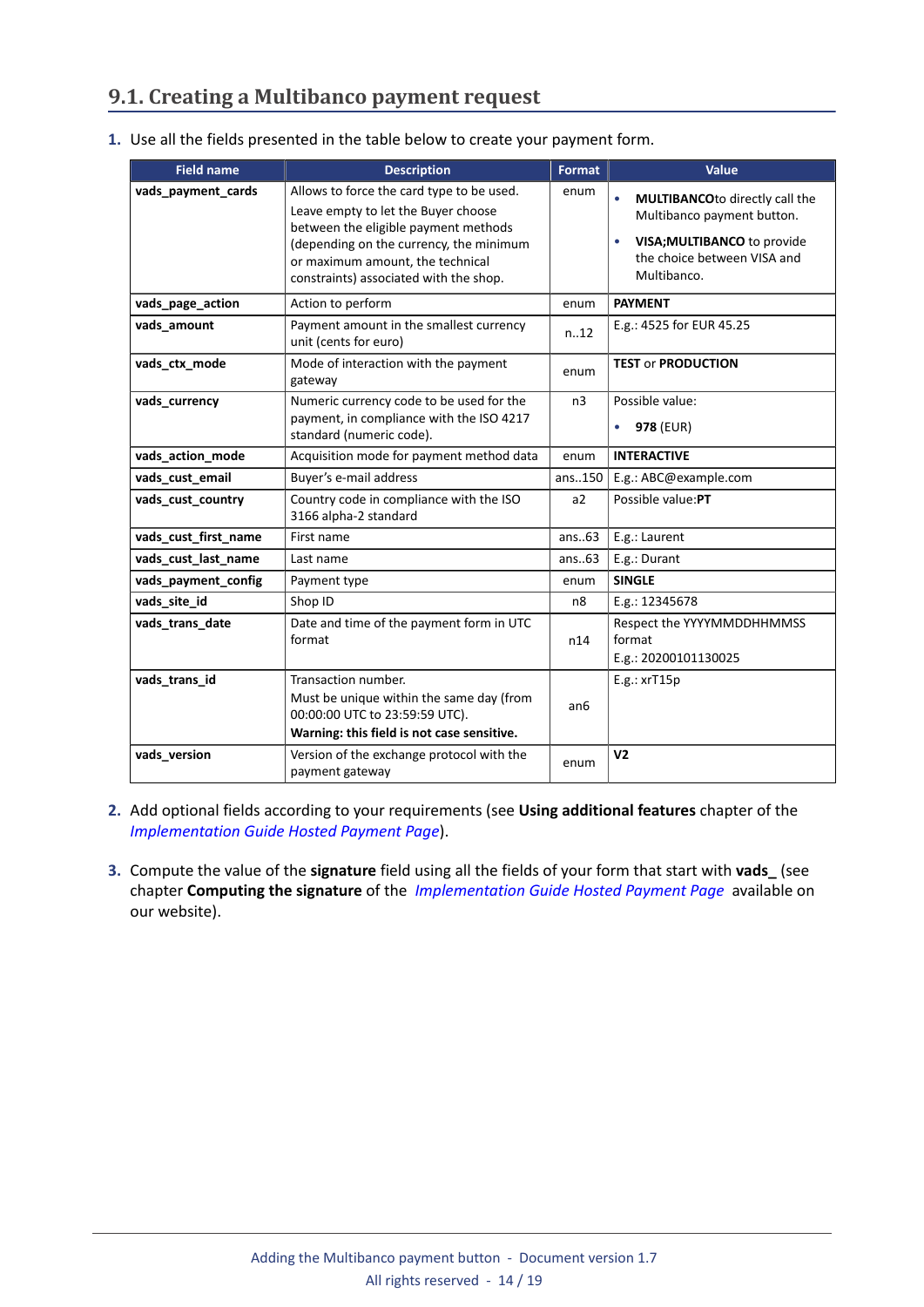<span id="page-14-0"></span>The buyer will be able to finalize his/her purchase once he/she is redirected to the payment page.

The buyer's browser must transmit the payment form data.

### <span id="page-14-1"></span>**10.1. Redirecting the buyer to the payment page**

The URL of the payment gateway is:

*<https://secure.lyra.com/vads-payment/>*

#### Example of parameters sent to the payment gateway:

|                           | <form action="https://secure.lyra.com/vads-payment/" method="POST"></form>                   |
|---------------------------|----------------------------------------------------------------------------------------------|
|                           | <input name="vads action mode" type="hidden" value="INTERACTIVE"/>                           |
|                           | <input name="vads amount" type="hidden" value="2990"/>                                       |
|                           | <input name="vads ctx mode" type="hidden" value="TEST"/>                                     |
|                           | <input name="vads currency" type="hidden" value="978"/>                                      |
|                           | <input name="vads cust country" type="hidden" value="PT"/>                                   |
|                           | <input name="vads cust email" type="hidden" value="me@example.com"/>                         |
|                           | <input name="vads cust first name" type="hidden" value="John"/>                              |
|                           | <input name="vads cust last name" type="hidden" value="Doe"/>                                |
|                           | <input name="vads cust phone" type="hidden" value="+33102030405"/>                           |
|                           | <input name="vads page action" type="hidden" value="PAYMENT"/>                               |
|                           | <input name="vads payment cards" type="hidden" value="MULTIBANCO"/>                          |
|                           | <input name="vads payment config" type="hidden" value="SINGLE"/>                             |
|                           | <input name="vads site id" type="hidden" value="12345678"/>                                  |
|                           | <input name="vads trans date" type="hidden" value="20190710101407"/>                         |
|                           | <input name="vads trans id" type="hidden" value="362812"/>                                   |
|                           | <input name="vads version" type="hidden" value="V2"/>                                        |
|                           | <input name="signature" type="hidden" value="NM25DPLKEbtGEHCDHn8MBT4ki6aJI/ODaWhCzCnAfvY="/> |
|                           | <input name="pay" type="submit" value="Pay"/>                                                |
| $\langle$ /form $\rangle$ |                                                                                              |

### <span id="page-14-2"></span>**10.2. Processing errors**

If the payment gateway detects an error while receiving the form, an error message will appear and the buyer will not be able to proceed to the payment.

#### In TEST mode

The message indicates the source of the error and provides a link to the error code description to help you fix it.

#### In PRODUCTION mode

The message simply indicates to the buyer that a technical problem has occurred.

In both cases the merchant receives a notification e-mail.

It contains:

- the source of the error,
- a link to possible causes to facilitate its analysis,
- all the fields of the form.

A description of the error codes with their possible causes is available on our website

*<https://docs.lyra.com/fr/collect/error-code/error-00.html>*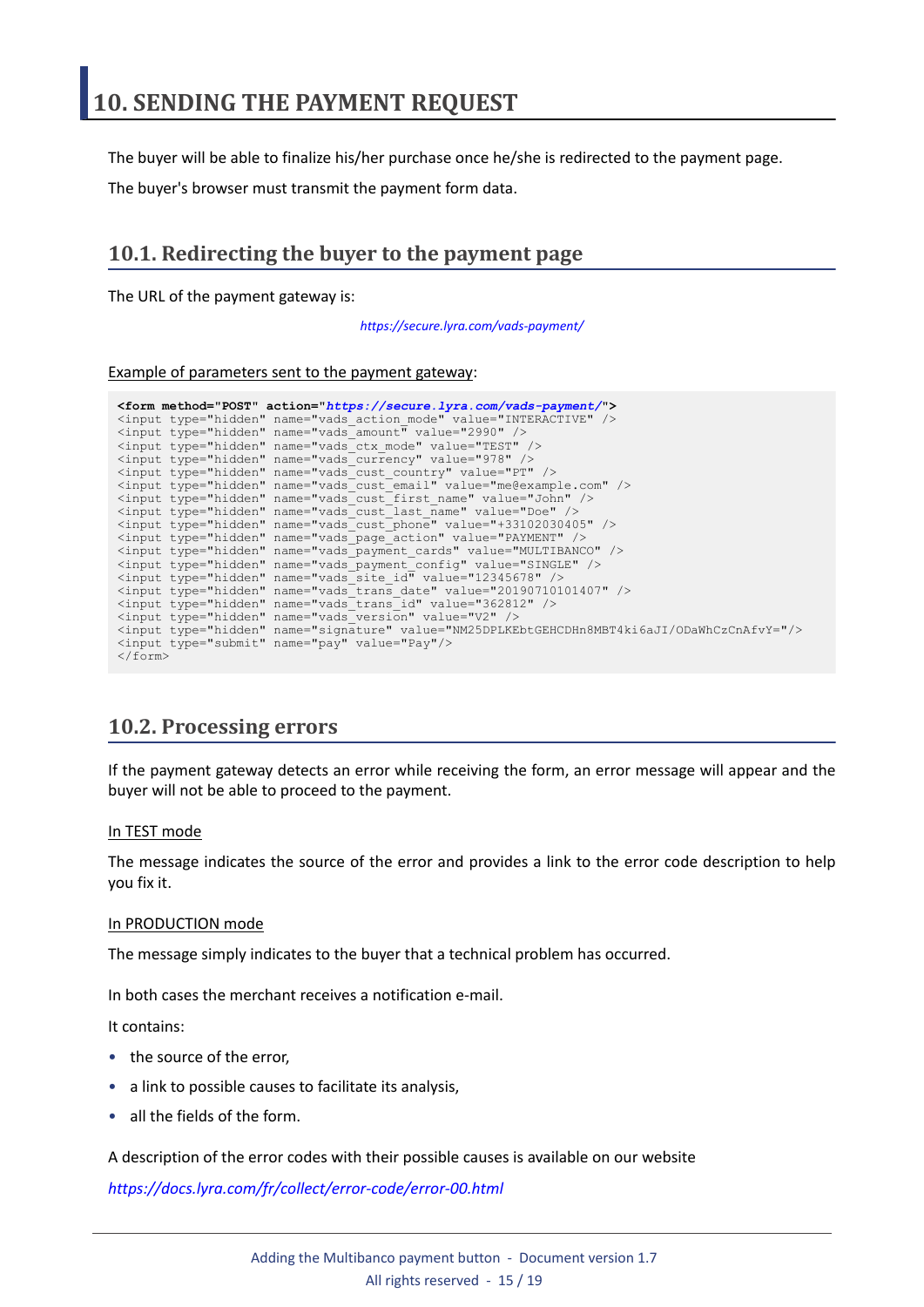### Error codes specific to the MULTIBANCO payment method:

| Code  | <b>Message</b>                               | Description of the error                                           |
|-------|----------------------------------------------|--------------------------------------------------------------------|
| 10104 | UNAVAILABLE PAYMENT METHOD                   | The MULTIBANCO card type is not<br>activated for your Merchant ID. |
| 10124 | CURRENCY NOT SUPPORTED                       | No card type supports the requested<br>currency.                   |
| 10197 | LYRA COLLECT METHOD NOT AVAILABLE IN COUNTRY | No card type supports the requested<br>country.                    |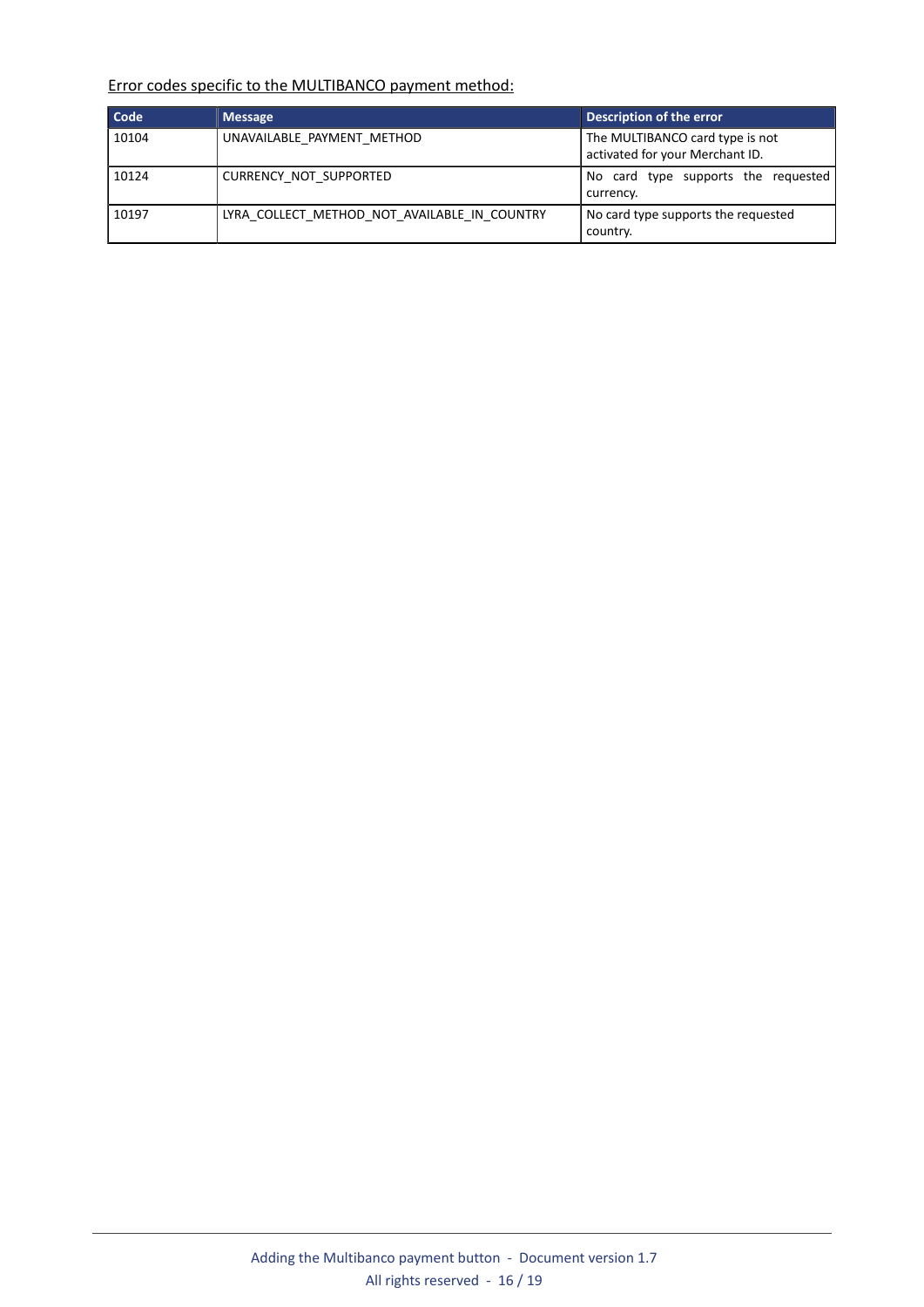<span id="page-16-0"></span>The analysis of the payment result is described in the *Hosted Payment Page Implementation Guide* available in our online documentation archive (*<https://docs.lyra.com/fr/>*).

This document only describes the steps for processing data relative to the response of a payment made with Multibanco.

### <span id="page-16-1"></span>**11.1. Processing the response data**

Here is an example of analysis to guide you through processing the response data.

- **1.** Identify the order by retrieving the value of**vads\_order\_id**if you have provided it in the payment form. Make sure that the order status has not been updated yet.
- **2.** Retrieve the payment result transmitted in the field**vads\_trans\_status**.

Its value allows you to define the order status.

| <b>VALUE</b>                 | <b>DESCRIPTION</b>                                                                                                                                                                                                                                                                                                               |  |
|------------------------------|----------------------------------------------------------------------------------------------------------------------------------------------------------------------------------------------------------------------------------------------------------------------------------------------------------------------------------|--|
| <b>CAPTURED</b>              | Captured                                                                                                                                                                                                                                                                                                                         |  |
|                              | The transaction is accepted.                                                                                                                                                                                                                                                                                                     |  |
|                              | It is visible in the tab Captured transactions.                                                                                                                                                                                                                                                                                  |  |
|                              | Debit is immediate (no capture file is sent to the acquirer).                                                                                                                                                                                                                                                                    |  |
| <b>REFUSED</b>               | <b>Refused</b>                                                                                                                                                                                                                                                                                                                   |  |
|                              | Transaction is refused.                                                                                                                                                                                                                                                                                                          |  |
|                              | See the following chapter to obtain more information on the payment refusal.                                                                                                                                                                                                                                                     |  |
| <b>WAITING AUTHORISATION</b> | <b>Waiting for authorization</b>                                                                                                                                                                                                                                                                                                 |  |
|                              | This status is used when the payment status is not known when the buyer is                                                                                                                                                                                                                                                       |  |
|                              | redirected to the payment gateway.                                                                                                                                                                                                                                                                                               |  |
|                              | This status is temporary.                                                                                                                                                                                                                                                                                                        |  |
|                              | The payment gateway contacts the acquirer several times a day to synchronize the                                                                                                                                                                                                                                                 |  |
|                              | payment status.                                                                                                                                                                                                                                                                                                                  |  |
|                              | In rare cases, it may take several days to obtain the final status.                                                                                                                                                                                                                                                              |  |
|                              | After 7 days without a payment confirmation from the acquirer, the gateway                                                                                                                                                                                                                                                       |  |
|                              | automatically rejects the payment.                                                                                                                                                                                                                                                                                               |  |
|                              | If the merchant has activated the E-mail of payment confirmation<br>sent to the buyer notification rule, the latter will receive an e-mail<br>$\mathbf{I}$<br>confirming the registration of their payment request.<br>This e-mail is not a proof of payment and should not be confused with<br>the payment confirmation e-mail. |  |

- **3.** Retrieve the field**vads\_trans\_uuid**containing the unique reference of the transaction generated by the payment server.
- **4.** Retrieve the value of the field**vads\_trans\_date**to identify the payment date.
- **5.** Retrieve the used amount and currency. To do this, retrieve the values of the following fields:

| Field name              | <b>Description</b>                                                                             |
|-------------------------|------------------------------------------------------------------------------------------------|
| vads amount             | Payment amount in the smallest currency unit                                                   |
| vads currency           | Numeric code of the currency used for the payment                                              |
| vads_change_rate        | Exchange rate used for calculating the effective payment amount<br>(seevads effective amount). |
| vads effective amount   | Payment amount in the currency used for the capture in the bank.                               |
| vads_effective_currency | Numeric code of the currency that will be used for the capture at the bank.                    |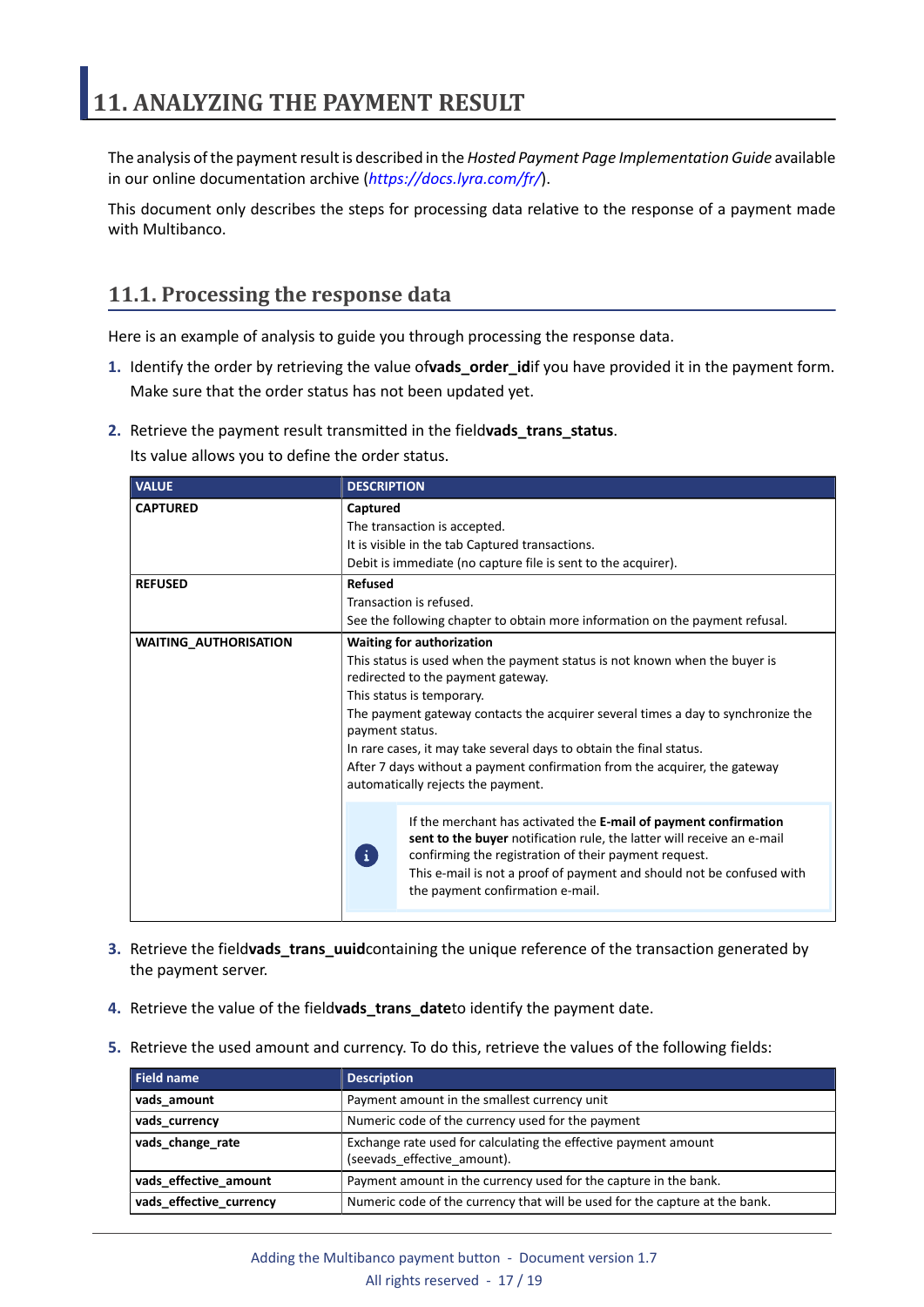**6.** Retrieve the payment method data used for the payment by analyzing the following fields:

| Field name            | <b>Description</b>                             |
|-----------------------|------------------------------------------------|
| vads card brand       | Payment method Valued to "MULTIBANCO".         |
| vads acquirer network | Acquirer network. Valued to LYRA COLLECT PPRO. |

**7.** Retrieve the data necessary for the buyer to finalize his/her payment.

| <b>Field name</b>                                    | <b>Description</b>                                                                          |
|------------------------------------------------------|---------------------------------------------------------------------------------------------|
|                                                      | vads_acquirer_service_supplier_id   Identifier of the entity for which the payment is made. |
| vads_acquirer_payment_reference   Payment reference. |                                                                                             |

**8.** Retrieve all the order, buyer and shipping details.

These details will be provided in the response only of they have been transmitted in the payment form.

Their values are identical to the ones submitted in the form.

**9.** Proceed to order update.

### <span id="page-17-0"></span>**11.2. Analyzing the result of the authorization request**

The result of the authorization is specified in the **vads\_auth\_result** field.

This field is set to:

- **0** when the payment is successful,
- one of the values below when the payment is rejected:

| <b>Codes</b> | <b>Description</b>                   | <b>Comment</b>                            |
|--------------|--------------------------------------|-------------------------------------------|
| 1010         | Unknown error                        |                                           |
| 1011         | Incorrect information                | A non-exhaustive list of possible cases:  |
|              |                                      | Invalid cardholder number<br>۰            |
|              |                                      | Invalid CVV<br>۰                          |
|              |                                      | Invalid expiration date<br>۰              |
|              |                                      | Invalid buyer country<br>۰                |
|              |                                      | Invalid transaction currency<br>$\bullet$ |
| 1012         | Payment abandoned by the user        |                                           |
| 1013         | Expired                              | A non-exhaustive list of possible cases:  |
|              |                                      | Expired session<br>$\bullet$              |
| 1014         | Technical error on the acquirer side | Contact the tech support.                 |
| 1016         | Canceled by the acquirer             | A non-exhaustive list of possible cases:  |
|              |                                      | Risk management module<br>۰               |
|              |                                      | failed buyer authentication               |